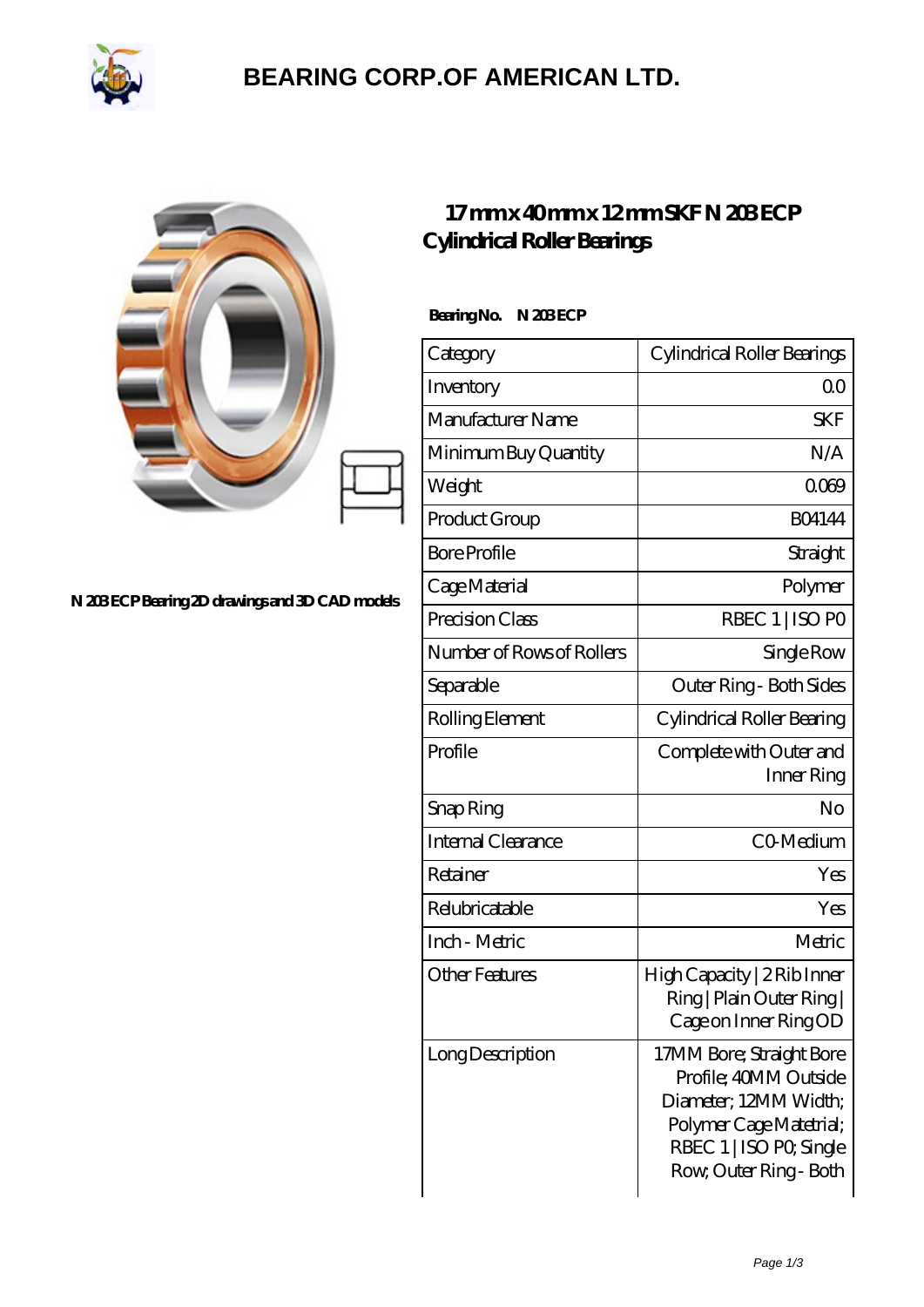

## **[BEARING CORP.OF AMERICAN LTD.](https://2urt-utz.de)**

|                                 | Sides Separable; No Snap<br>Ring, Relubricatable;<br>CO-Medium Int |
|---------------------------------|--------------------------------------------------------------------|
| Category                        | Cylindrical Roller Bearing                                         |
| <b>UNSPSC</b>                   | 31171547                                                           |
| Harmonized Tariff Code          | 8482500000                                                         |
| Noun                            | Bearing                                                            |
| Manufacturer URL                | http://www.skf.com                                                 |
| Manufacturer Item Number        | N 203ECP                                                           |
| Weight/LBS                      | 0153                                                               |
| D                               | 1.575 Inch   40 Millimeter                                         |
| B                               | Q472Inch   12Millimeter                                            |
| d                               | 0669Inch   17 Millimeter                                           |
| bore diameter:                  | 17 <sub>mm</sub>                                                   |
| static load capacity:           | 143kN                                                              |
| outside diameter:               | 40 <sub>mm</sub>                                                   |
| precision rating                | RBEC 1 (ISO Class<br>Normal)                                       |
| overall width:                  | $12 \text{mm}$                                                     |
| maximum rpm:                    | 22000RPM                                                           |
| flanges                         | (2) Inner Ring                                                     |
| cage material:                  | Polyamide                                                          |
| bore type:                      | Straight                                                           |
| finish/coating                  | Uncoated                                                           |
| number of rows:                 | 1                                                                  |
| closure type:                   | Open                                                               |
| internal clearance:             | CO                                                                 |
| application:                    | Piston Type Machines,<br>Rolling Mills<br>Spindles/Machine Tools   |
| ring separation:                | Separable Ring                                                     |
| outer ring width:               | $12 \text{mm}$                                                     |
| operating temperature<br>range: | Maximum of $+300^\circ$<br>F                                       |